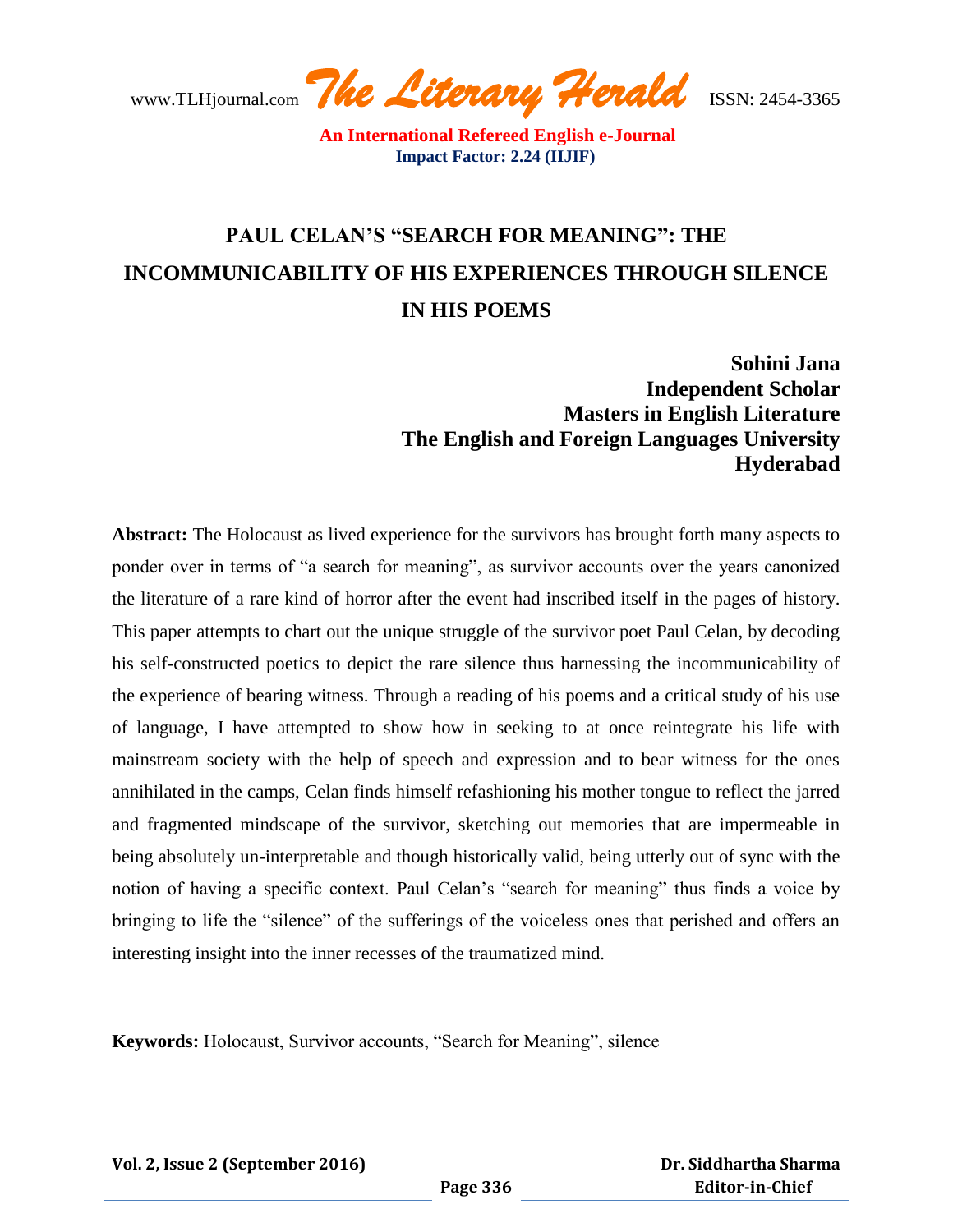www.TLHjournal.com *The Literary Herald*ISSN: 2454-3365

# **PAUL CELAN'S "SEARCH FOR MEANING": THE INCOMMUNICABILITY OF HIS EXPERIENCES THROUGH SILENCE IN HIS POEMS**

**Sohini Jana Independent Scholar Masters in English Literature The English and Foreign Languages University Hyderabad** 

*With what words should one describe seeing thousands of innocent young creatures dragged into the gas chambers; or seeing SS officers grab babies by the feet and smash their little heads against tree trunks; or seeing mothers stand there unable even to scream at the horror, because their mouth had remained open in mid-scream! Could I describe that? If I could, I would no longer be a man but a god.*

( Klieger Bernard, *Der Weg, den wir gingen*)

*He who has a why to live for can bear almost any how.*

(Nietzsche)

*All representation – whether in picture, word or sound – is a compromise with chaos.*

( Bernard Berenson, *Sehen und Wisen*)

The harrowing, lived realities of the concentration camps were experiences that were seared into the very soul of the victims. The years spent in the hell hole were years of "apathy" as Viktor Frankl famously puts it while recounting his own experiences as a camp inmate in his book *Man's Search for Meaning*. The numbing of emotions and the eventual dawning of the feeling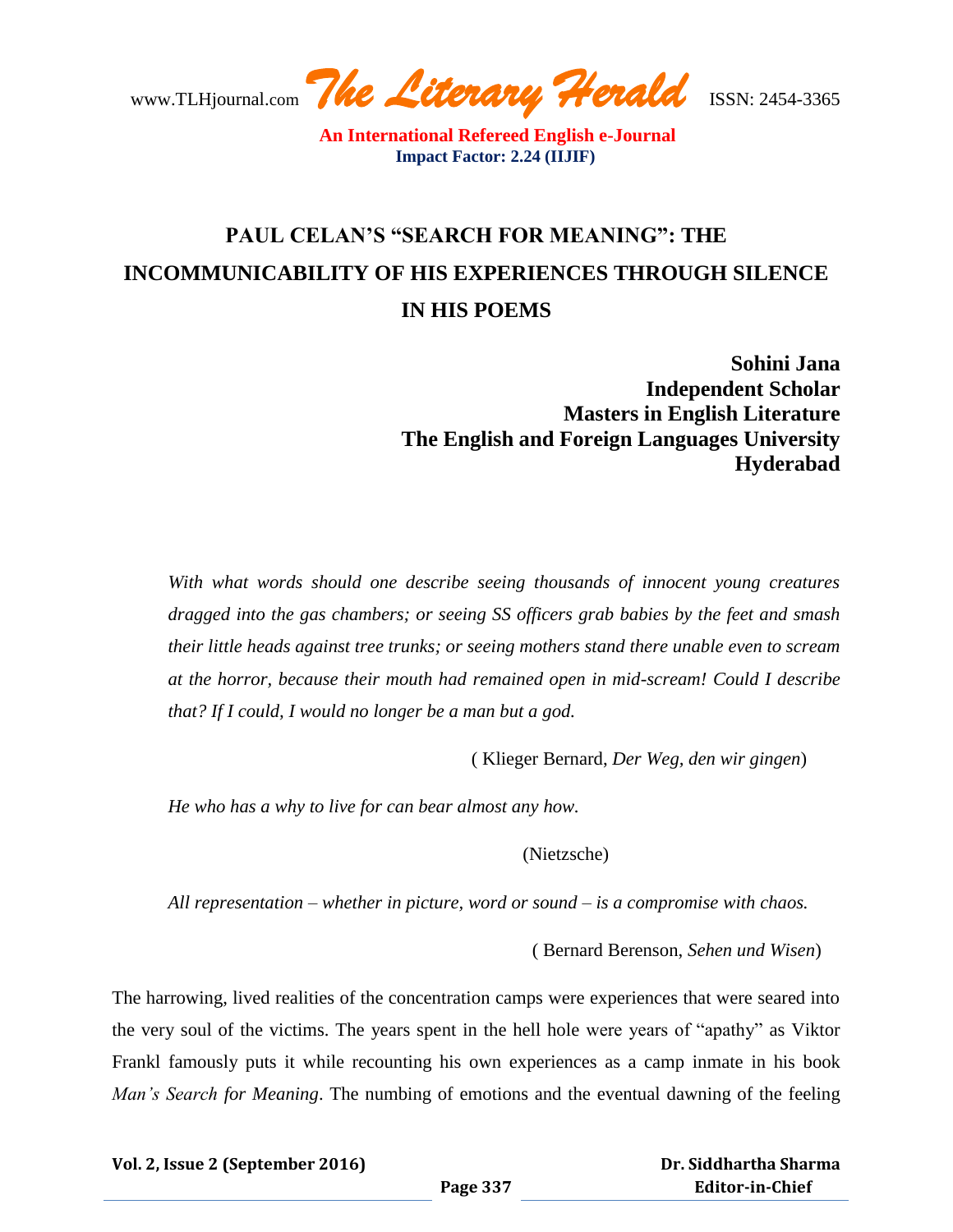www.TLHjournal.com *The Literary Herald*ISSN: 2454-3365

that one has reached a stage of past- caring formed the protective cocoon that the victims had built for themselves in defense. The existential crisis and internal chaos that such an experience actually gives birth to would only manifest itself in the aftermath of its passing. Viktor Frankl, the mastermind behind the school of psychotherapy called logotherapy calls this phase in the life of the victim the phase of surviver"s guilt. The survivor walked free into the sunlight only to cower under the powerful glare. He was spiritually bruised, tainted with the blood of all those who had perished around him; instinctively thus emerging responsible to speak on behalf of all the lost voices. The light only served to single him out as witness to the most shameful event in twentieth century world history.

The survivor, suffering still under the crushing weight of the task of telling the tale, hoped to find meaning in his sufferings and the sufferings of his fellow camp mates in retrospection. So he ventured forth to reorient himself to his new reality of a free man with his freedom of speech and expression. He chose a form that suited him best and fuelled his spirit incessantly to participate in a willing act of exorcism of memories of brutal lived experience.

Paul Celan, the well known poet of language was a holocaust victim himself. He managed to survive the war and was one of the few Jews who chose to take up the responsibility of telling the tale. Having lost his parents to the camp"s horrors and having suffered the degrading experience of forced dehumanization in the camps, Celan found it difficult to readapt himself to a civil and free society again. The experience in the camps had served to fragment the very essence of his existence. He had been reduced to a formless whole of disproportionate experiences that rendered him incapable of re – orienting himself as a member of a society that had no power to grasp the repercussions of an experience such as the one that he had been subjected to, on the human soul. His love for language; its subtle nuances like rhythm, cadence and the world of meaning attributed to words aided him in the task that he undertook in order to find meaning in the chance happening of his survival, in the infinity of the sufferings of the billions of Jews who were annihilated. He found his voice in the poetics that he conjured up while engaging in the act of rebuilding the language of the murderers. In an attempt to

#### **Vol. 2, Issue 2 (September 2016)**

 **Dr. Siddhartha Sharma Editor-in-Chief**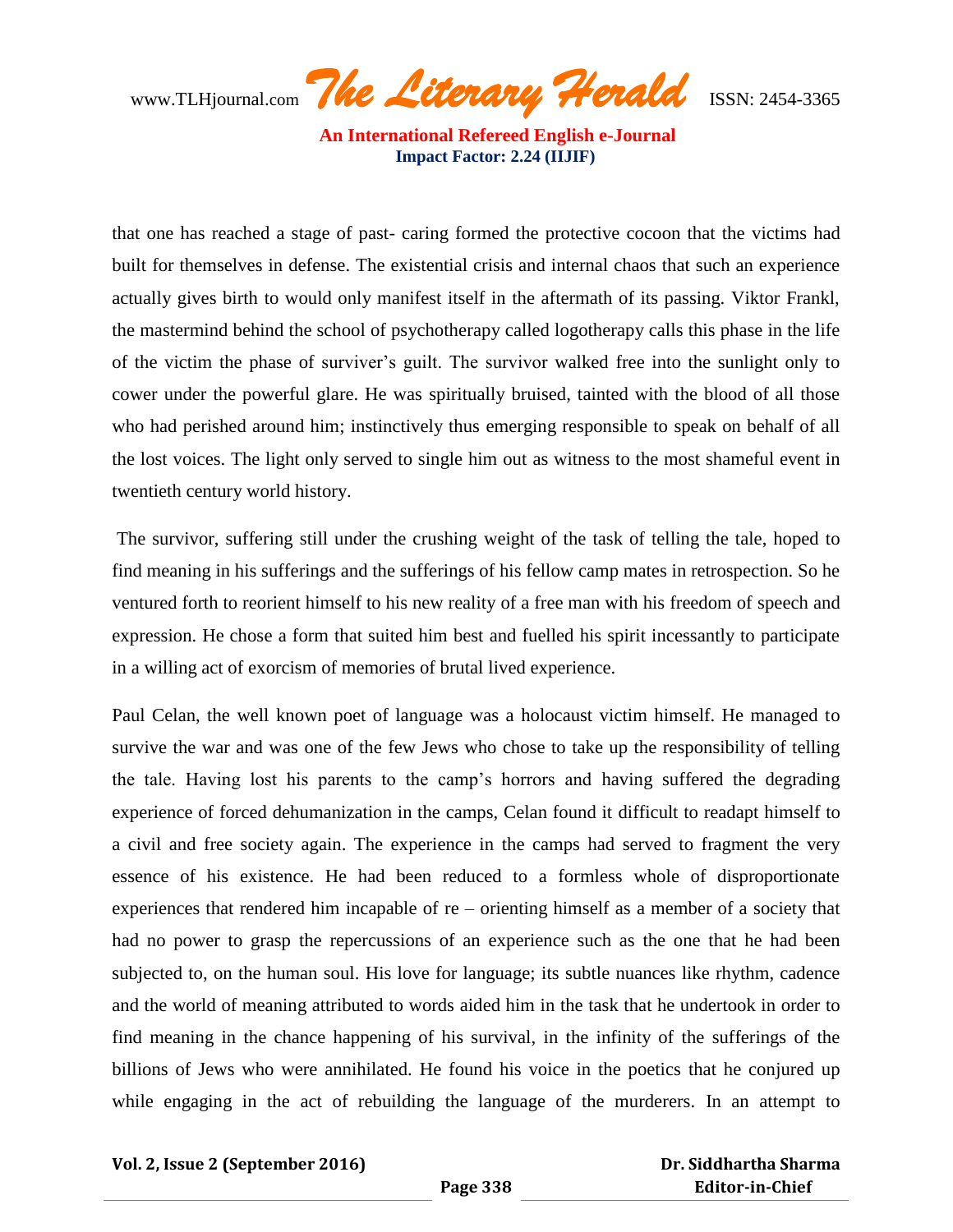www.TLHjournal.com *The Literary Herald*ISSN: 2454-3365

desperately re constitute himself, his existence and to map his sufferings in continuum of the sufferings that had passed, Celan became one of the very few holocaust poets in history. His contributions to the holocaust archive stand as profound testimony to the marvels of the human mind in the light of giving birth to art at its poignant best. The incommunicability of the lived experience which haunted the survivors was endowed with a unique voice by Celan in his search for meaning. He accorded to his words a rare silence in the inner recesses of the mind and undid the language of the murderers through his poetry.

Language plays a crucial role in the construction of meaning. It offers a structure and harnesses the potential of compressing the knowledge and experiences of a community within its folds and aids the socialization of individuals in the process. In the aftermath of the holocaust, language assumed the role of the "objective element that cannot be circumvented" and stood "between the author"s feelings and the printed pages" ( Schlosser, 1992: 419). It acted as a conserving force. Statistics inform us that only two percent of concentration camp survivors had written about their experiences, a figure not inconspicuous considering the lesser percentage of painters and sculptors who had voiced their grievances through their art. This record seems to embolden the oft quoted seventh proposition of Wittgenstein"s Tractatus: "What we cannot speak about, we must pass over in silence". The incommunicability of the experience or in other words, the unutterability of the horrors of the event thus appears to have been a recurring problem in the attempts made by the documenters of the time. The abuse of the languages that they had used before they entered the camps rendered speech inconceivable after the holocaust. The meaning of words, the new jargon from the camp had penetrated the language deeply and communicating their experiences using the same words with altered meaning was a frustrating failure of a task. The survivors often expressed the need to find a special language for the purpose of communicating the incommunicable; special words to condense the unutterable. As Joel Konig speaks, he communicates to us a certain sensitivity to language that he consciously experienced: "It was not the first time that we had used such expressions as "surviving the war" or "saving one"s life". We had already spoken like that in December 1939, when we had been working on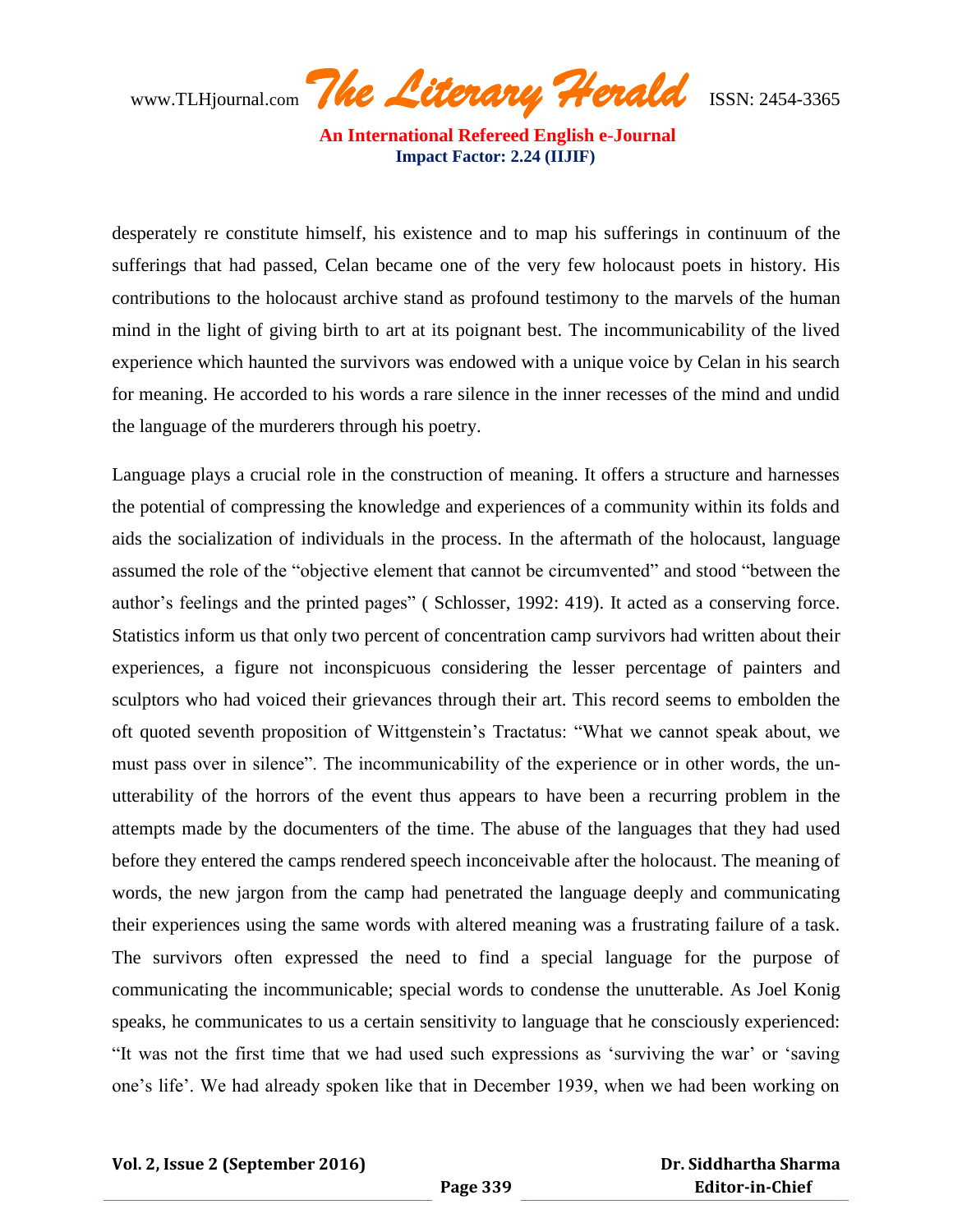www.TLHjournal.com *The Literary Herald*ISSN: 2454-3365

the land; they had meant more or less the same as "reaching Palestine" or "getting out of Germany'; that is, becoming human again, not a pariah. Now the word 'survive' had a new and deadly serious ring for us."(Konig, 1983:166)

The barbed wire had not only reshaped every victim"s world view but had altered every notion of normal life that they had cultivated. Peter Weiss writes, "With the pulverization of bodies and dwelling places, the values associated with them were also pulverized."(Peter Weiss, 1968: 184).There rose a need for reshaping reality after the war. Mere documentation of experiences were insufficient in effect and art was evoked with the hope of a symbolic exploration of the world. Art offered hope of according meaning to the barbarous claims of history on the lives of billions of Jews. As per Heinz Hillman's theory of art, Paul Celan demonstrates the capacity of language to generate meaning in his attempt to place his sufferings in the context of art reshaping reality while drawing on his experiences during the holocaust. His poetry is known to be self reflexive, giving the reader a taste of the experience of directionless, clouded sense of consciousness benumbed by excruciating pain and torture, besides being stark in reconstructing the visual captures of his surroundings.

Celan, in his "Meridian" speech talks about his art as a constituent part of the modern "calling – into – question of art", an art that "balances itself on the edge of itself" in its tendency towards "silence". As George Steiner looks at Celan"s use of language in his art, his works appear to epitomize the "deepening privacy", "autism" and "hermeticism" of a poetry where "language is focused on language as in a circle of mirrors." Michael Hamburger, a renowned translator of his poems, commends him for a "reticence that leaves the unspeakable unspoken." Celan"s poetry in effect resembles a closed circle, closing in on itself, the obscurity and ambiguity of his words challenging interpretation to the extent that the impact borders as much on the delicate thread of silence as on that of utterance. His relation to the world as per his poems speak of utter defiance and is found constituted in his refusal of it. The poem becomes an attempt to undo language so that it can hardly retain its symbolic connection to the world. It becomes more than nature poetry. It becomes "pure poetry". As Bede Alleman notes in his study of Celan's poetry,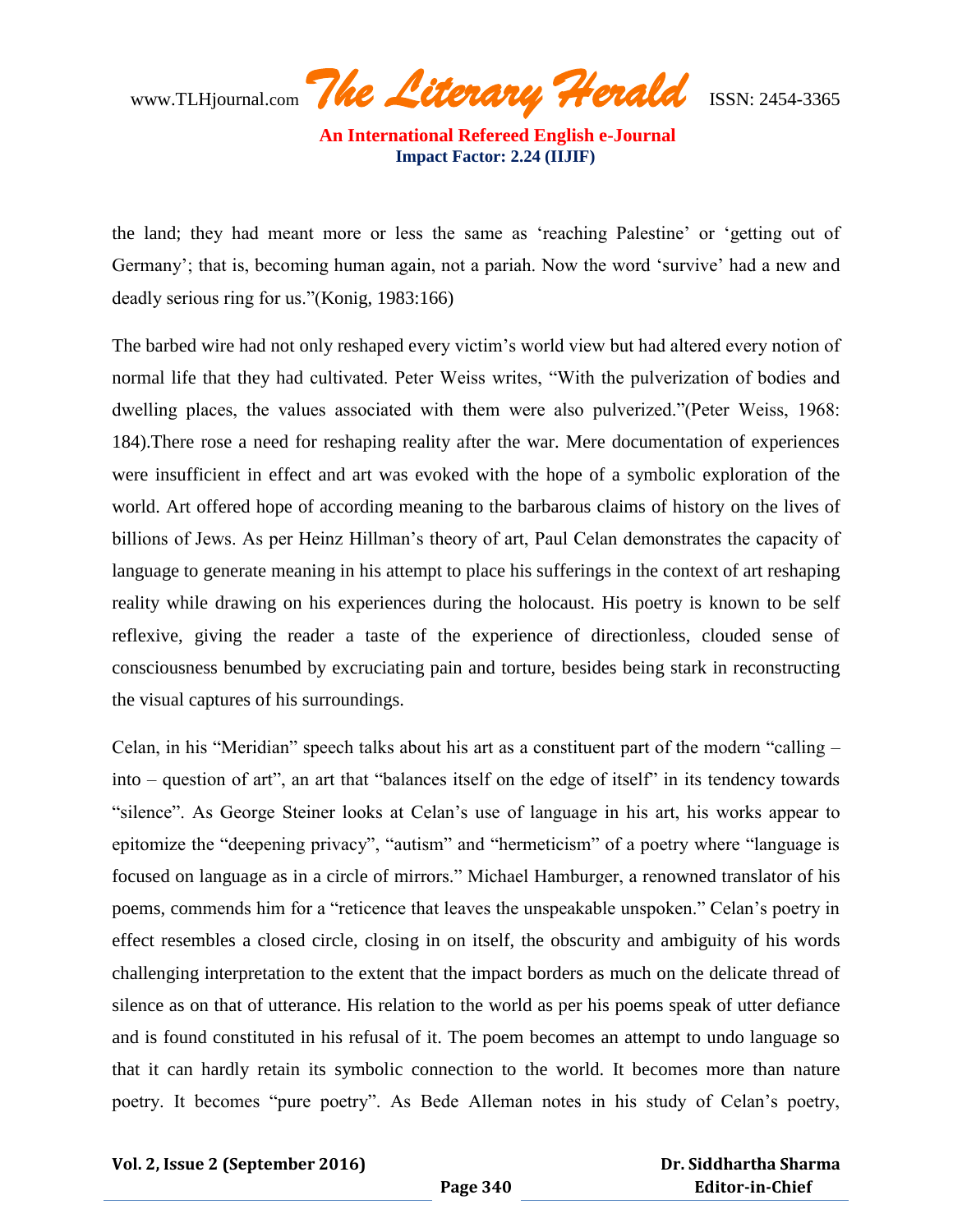www.TLHjournal.com *The Literary Herald*ISSN: 2454-3365

"language itself in an unmediated way comes to seem real and not a system of carriers of meaning meant to confront extra- linguistic reality." This reality which Alleman talks about is perhaps the reality which Celan refers to when he says that he takes up the task of writing poems in order to "orient myself … to outline reality for myself."

Celan"s silence through his words stand from the very beginning to chart out the reality he seeks. A close look at the poet"s earliest work, an immediately personal volume of verse, Der Sand aus den [Sand out of Urns] testifies of the same:

*When, sultry, the dead multiply.*

### *Silent I sketch death*

Celan utilizes the power of silence in more than one way through his poems. He showcases the idea of a single word evoking the horrors he is otherwise silent about throughout the poem. In his most famous poem, "Death Fugue", he uses this technique to communicate the incommunicable horrors though he keeps the tone of the poem light and musical ( he mimics the rhythm of the tango music played in the camps often accompanying the camp inmates activities of grave digging). His use of words such as "air", "grave", "master", "milk", "morning", "shovel" recurrently in the poem serves to testify of the poet"s preoccupation with the words and the indelible memories associated with them. The reaches of these memories go deeper than the vocabulary can hope to penetrate – the words hint at the landscape of the jarred soul in its pitiful isolation and silence.

Celan"s works can hardly be contextualized. In other words, the trace of events can hardly be detected in the text as it comes across powerfully as hermetically sealed at a cursory glance. These traces of episodes espouse his silence, the silence that entwines him closely with the reality of inexpressibility before historical massacre of a scale as magnified as the holocaust. Undisputed, in spite of the rare traces of events as context in his poems, is the inscription of history in the silences of Celan's language. Celan's poetry as a platform for historical record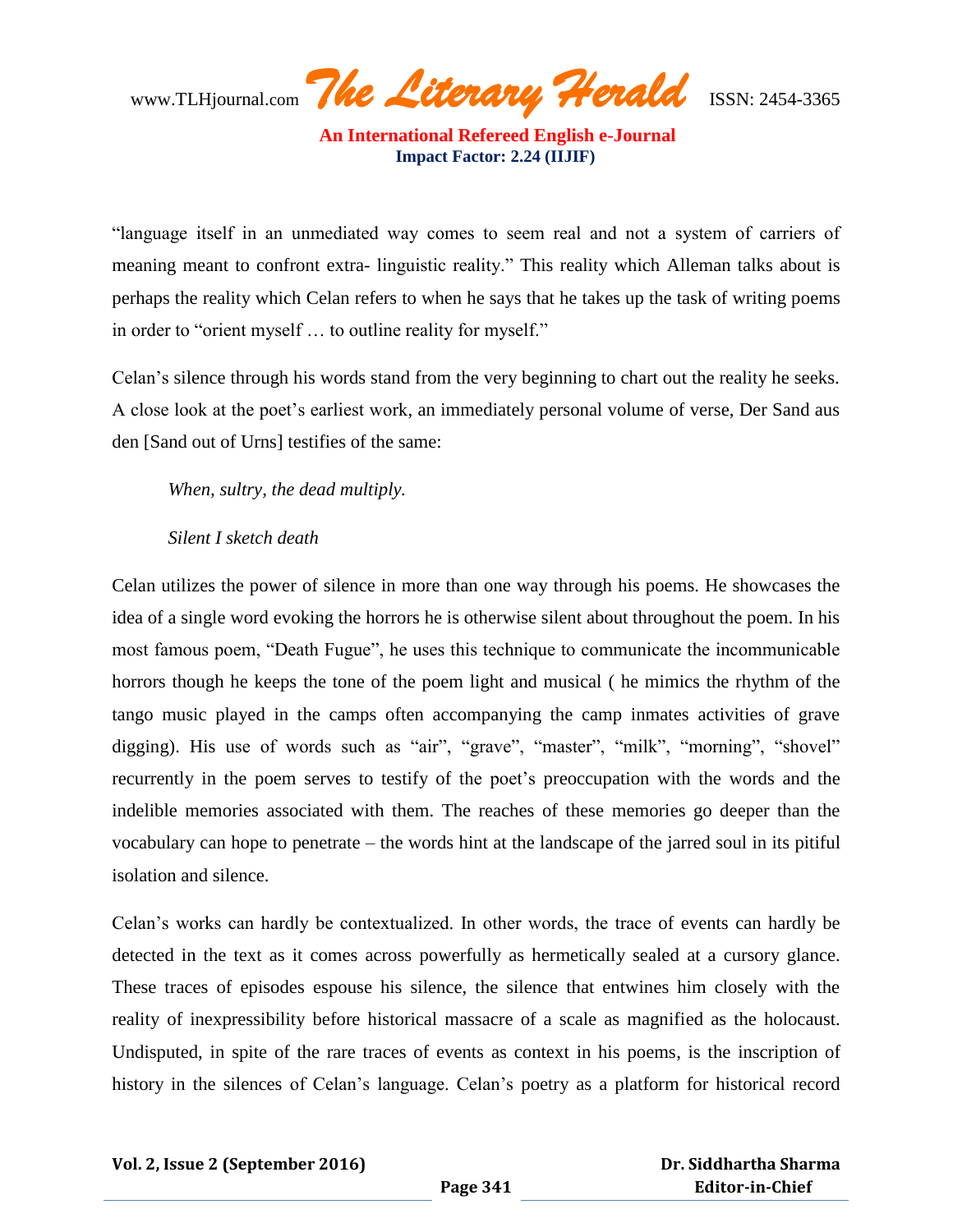www.TLHjournal.com *The Literary Herald*ISSN: 2454-3365

brings together the aesthetic, historical and the metaphysical. We see Celan's conscious conjuring of poetics happening in this context.

*What have I Done? Enseeded the night, as if Others might exist, knightlier than this. Birdflight, stone-flight, a thousand inscribed paths. Glances robbed and plucked. The sea, tasted, drunk away, dreaming away. One hour, soul-eclipsed. the next, an autumn-light, brought as offering to a blind feelings, which came this way. Others, many, without place and heavy out of themselves sighted and avoided Foundling, stars, Black and full of speech: named For a silenced oath. And once( when? This too is forgotten)*

 **Dr. Siddhartha Sharma Editor-in-Chief**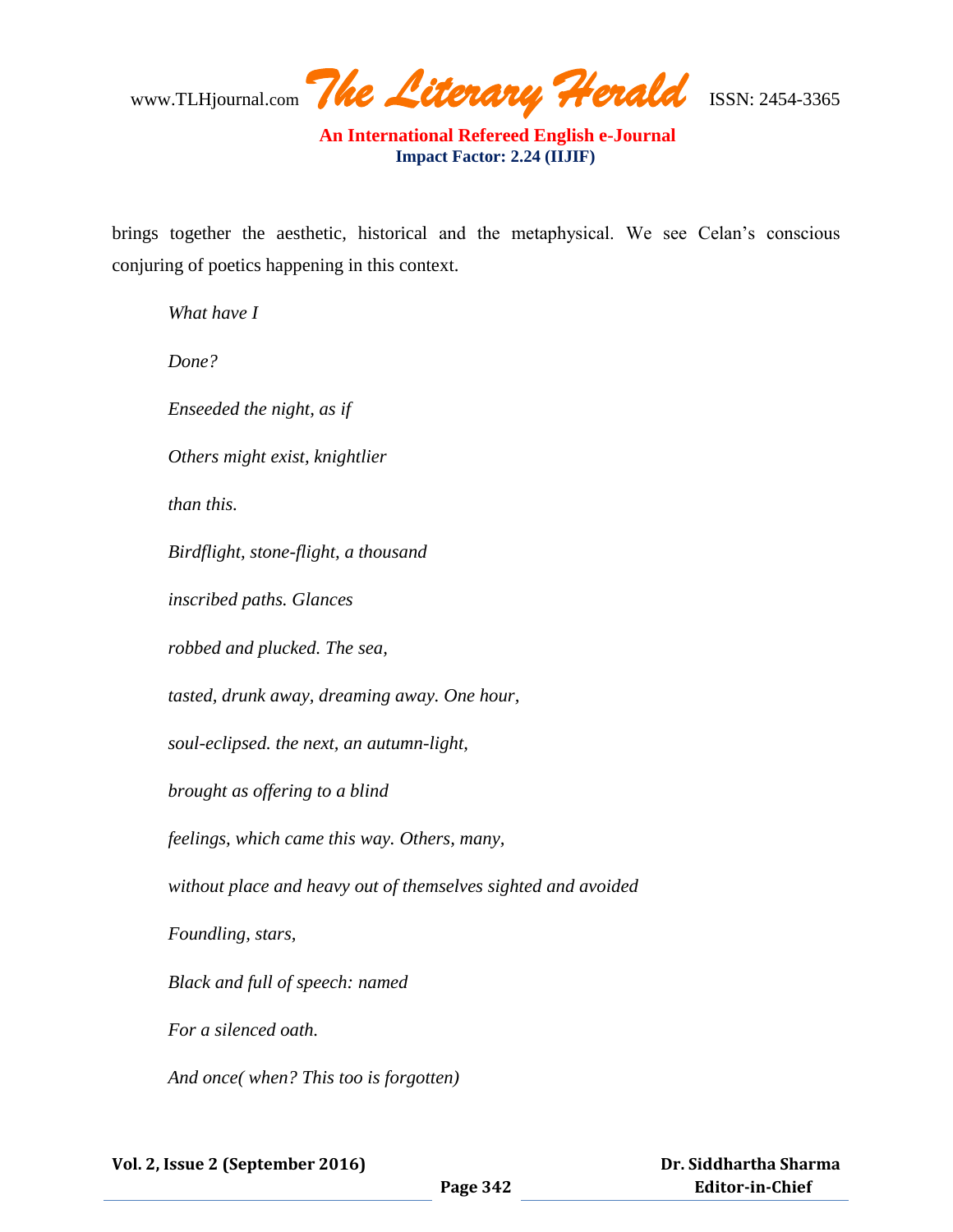www.TLHjournal.com *The Literary Herald*ISSN: 2454-3365

*Felt the counter hook*

*Where the pulse dared a counter-action.*

( Celan Paul, *All Souls*)

In this poem, we find Celan declaring himself engaged in the task of poetic creation with the word "enseeding" the night. The night expands into the cosmos, defined in linguistic terms as a "thousand inscribed paths" where he himself is not the only speaker of the "silenced oath". The stars are "black and full of speech". In the realm of linguistics, the order has been torn down and the poet struggles to refashion the language to identify with the "silenced oath".

The poem begins with "I" though the essence of the "I" is anything but complete and absolute. The border of the "I" has been erased to quite an extent and made permeable as a result. It is situated indefinitely and is impossible to locate. The "I" seems to be flowing out. "Glances", "a blind feeling" has been attributed to no specific person and Celan carefully avoids using markers to avoid the notion of incorporating a point of view in the poem. The "sea" has been tasted by no one in particular yet tasted nonetheless and the soul which is eclipsed bear down on the hour rather than a particular person. The "pulse" tends to implicate the internal as well as the external, that is, within the "I" as well as within the cosmos into which the "I" flows out in an act of losing self definition. This in turn displays the disorientation of the self. The difficulty of integrating one"s own self among others where it seems that one is no less than "foundlings", cut off from the continuity of generations.

Celan"s self, fragmented quite like his perception of the world penetrates itself and seems to convey the incommunicable experience of the haunting by sketching out the distance between his present self and the suffering victim every time through the process. The interior distance creates a landscape of "two caves" and "eyes" on the "lower brow-edges". It remains formless despite the effort made to contour the form. The poem itself, self reflexive as it is, stands as a collection of parts without a proper shape or form – sealed to the effect that the words refuse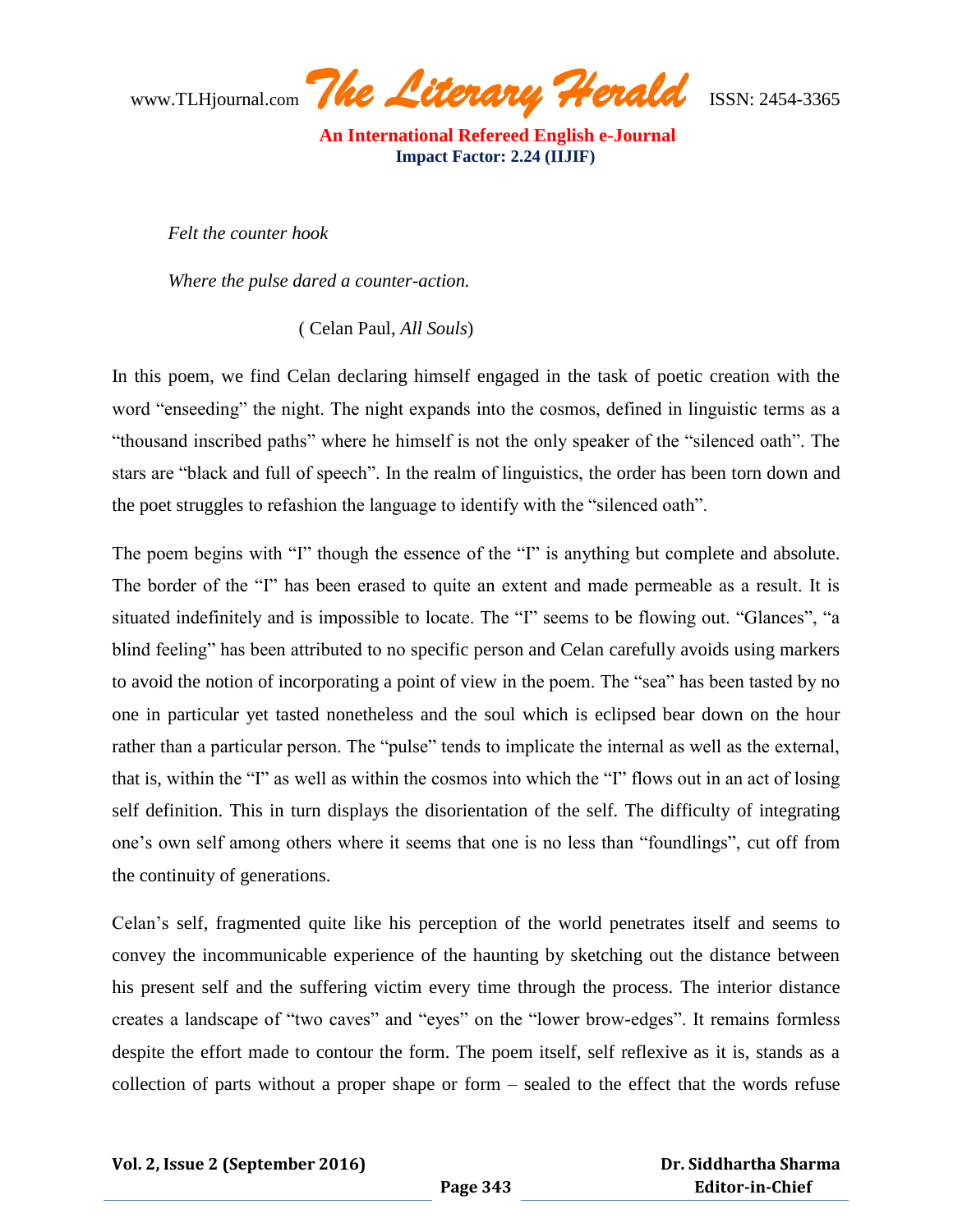www.TLHjournal.com *The Literary Herald*ISSN: 2454-3365

entry into their own interior and thus speak in terms of the language of silence from the darkness within.

To conclude, Celan speaks of the unspeakable in terms of the unspoken and self reflexively declares yet again the poetics of his art through the following poem:

*With a variable key you unlock the house in which drifts the snow of that left unspoken. Always what key you choose depends on the blood that spurts from your eye or from your mouth or your ear. You vary the key, you vary the word that is free to drift with the flakes. What snowball will form round the word depends on the wind that rebuffs you.*

 *(* Celan Paul*, With a Variable Key)*

#### **BIBLIOGRAPHY**

Berenson, Bernhard. "Sehen und Wissen", *Die Nueue Rundschau* 1959.

Celan, Paul, and Hamburger, Michael. *Poems of Paul Celan*, New York : Persea Books, 2002. Print

**Vol. 2, Issue 2 (September 2016)**

 **Dr. Siddhartha Sharma Editor-in-Chief**